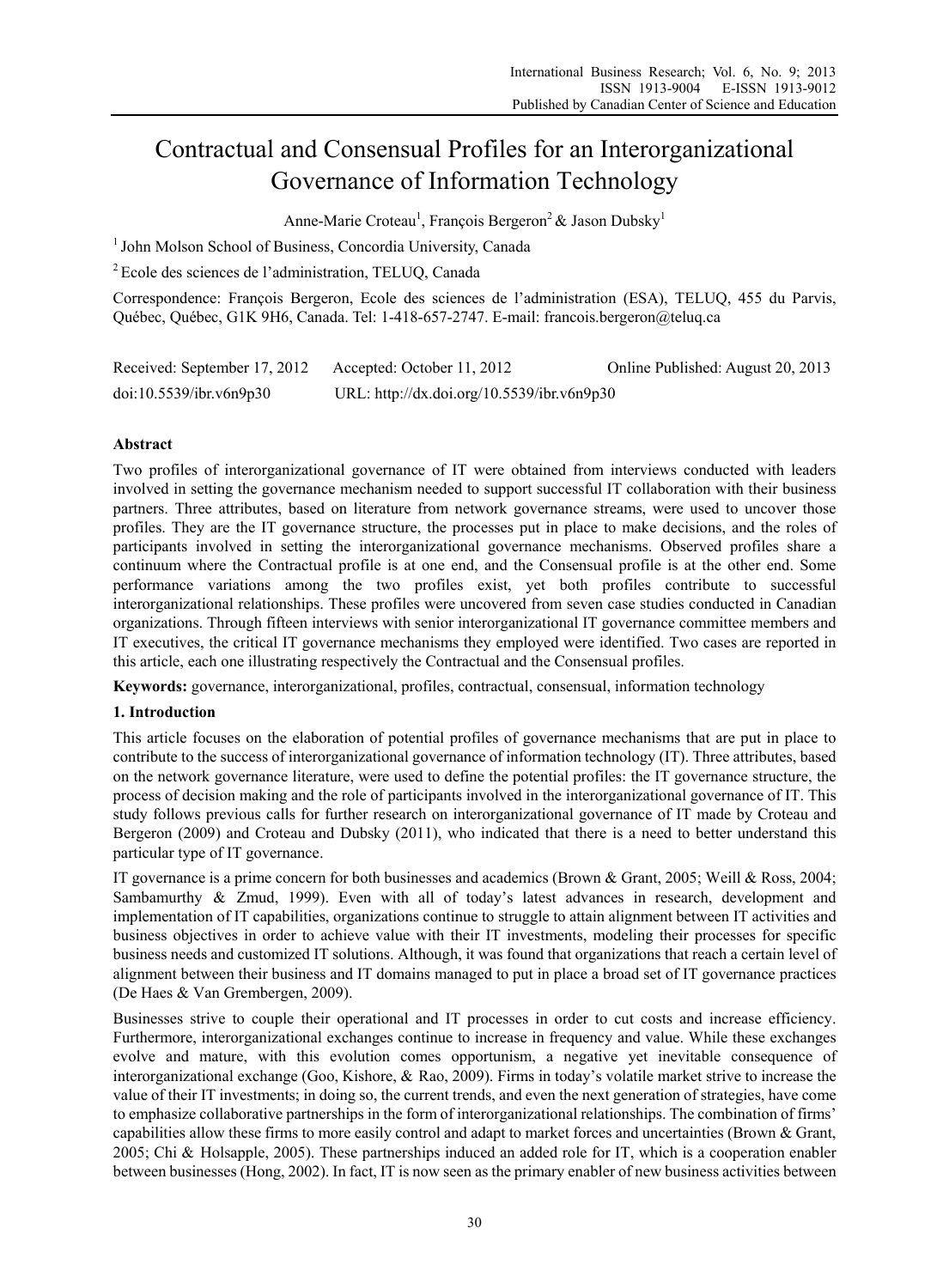firms; e-business has become the dominant paradigm in a progressively electronic economy (Patrakosol & Olson, 2007). A firm can only create so much competitive advantage on its own. A group of firms working together, however, can make all the difference (Hong, 2002).

The various mechanisms of interorganizational governance of IT that are put in place by organizations when exchanging with their business partners are studied here, bringing into consideration concepts from both fields of interorganizational relationship and IT governance. This research provides some answers to the following research question: *Do mechanisms of interorganizational governance of IT exist? If they do, could profiles of such mechanisms be identified?* 

#### **2. Background**

In order to better answer our research question, some key concepts are reviewed in this section. We first address the notion of IT governance and its mechanism as defined within an organization. Given the interorganizational aspect of governance that we want to address, we then look at what is known regarding interorganizational relationships and their forms of governance. Having covered those key concepts, we can then describe the key attributes of mechanisms of interorganizational governance of IT. We conclude this section by identifying the main characteristics of successful interorganizational relationships.

# *2.1 IT Governance*

Business executives have come to the conclusion that they cannot conduct day-to-day activities, including production, marketing, or research, without relying heavily on IT and IT decisions; therefore delegating and/or ignoring these decisions puts organisations at risk and calls for another mechanism of decision-making regarding IT, that is called IT governance (Peterson, 2004). IT governance should increase value, manage risk, maintain accountability and measure programs and activities (Brown & Grant, 2005; Van Grembergen, De Haes, & Guldentops, 2004). As indicated by Weill (2004), "governance is about systematically determining who makes each type of decision (a decision right), who has input to a decision (an input right) and how these people (or groups) are held accountable for their role. Good IT governance draws on corporate governance principles to manage and use IT to achieve corporate performance goals" (p. 3). While structural, process, and relational capabilities are an integral part of effective IT governance (Peterson, 2004), IT governance specifies the decision rights and accountability framework to encourage desirable behavior in the use of IT (Weill & Ross, 2004).

# *2.2 IT Governance Mechanisms*

IT governance mechanisms research deals with the decision-making structures adopted by IT organizations (Zmud, Boynton, & Jacobs, 1986; Brown & Magill, 1994). Previous research has attempted to categorize IT governance mechanisms. Early research found four archetypes called centralized, decentralized, federal, and hybrid (Brown, 1997; Brown & Magill 1994). More recently, six archetypes were identified by Weill and Ross (2004) and were labeled based on whom was serving on the committees, providing input and making decisions about five main IT governance domains: business monarchy, IT monarchy, federal, feudal, IT duopoly and anarchy. Taking a different approach, Xue, Liang and Boulton (2008) uncovered seven archetypes: top management monarchy, top management—IT duopoly, IT monarchy, administration monarchy, administration—IT duopoly, professional monarchy, and professional—IT duopoly. Such archetypes were revealed through four attributes, IT investment level, external influence, organizational centralization, and IT function power.

All these mechanisms lie on a common decision-making continuum ranging from centralized to decentralized. Centralized governance forms place the decision-making authority into the hands of a small group of individuals within the firm, usually within the upper echelons of management and/or executives. Decentralized governance forms, on the other hand, relegate the decision-making authority to the business units, allowing each operator to create its own set of regulations and generate policy thusly (Brown, 1997; Kayworth & Sambamurthy, 2000). It was observed by Brown and Grant (2005) that centralizing IT governance provided more control and opportunity while decentralizing IT governance provided more flexibility and responsiveness. Centralized IT governance places the burden of decision-making at the center of the IS function in the organization: the CIO, IS executives and management. It contributes to operational efficiencies because of the economies of scale (Hvalshagen, 2004). A central IT governance mechanism is best suited for firms that take a corporate approach in better integrating diversified yet related strategies (Brown & Magill, 1994). More centralized governance mechanisms like business and IT monarchies of Weill and Ross (2004) are more appropriate for organizations that aim at greater profitability and that put the necessary efforts on better organisational integration and choosing the right competencies.

Conversely, decentralized IT governance spreads the decision-making authority to the various business units and their management; decentralization often helps business unit managers to have a better understanding of the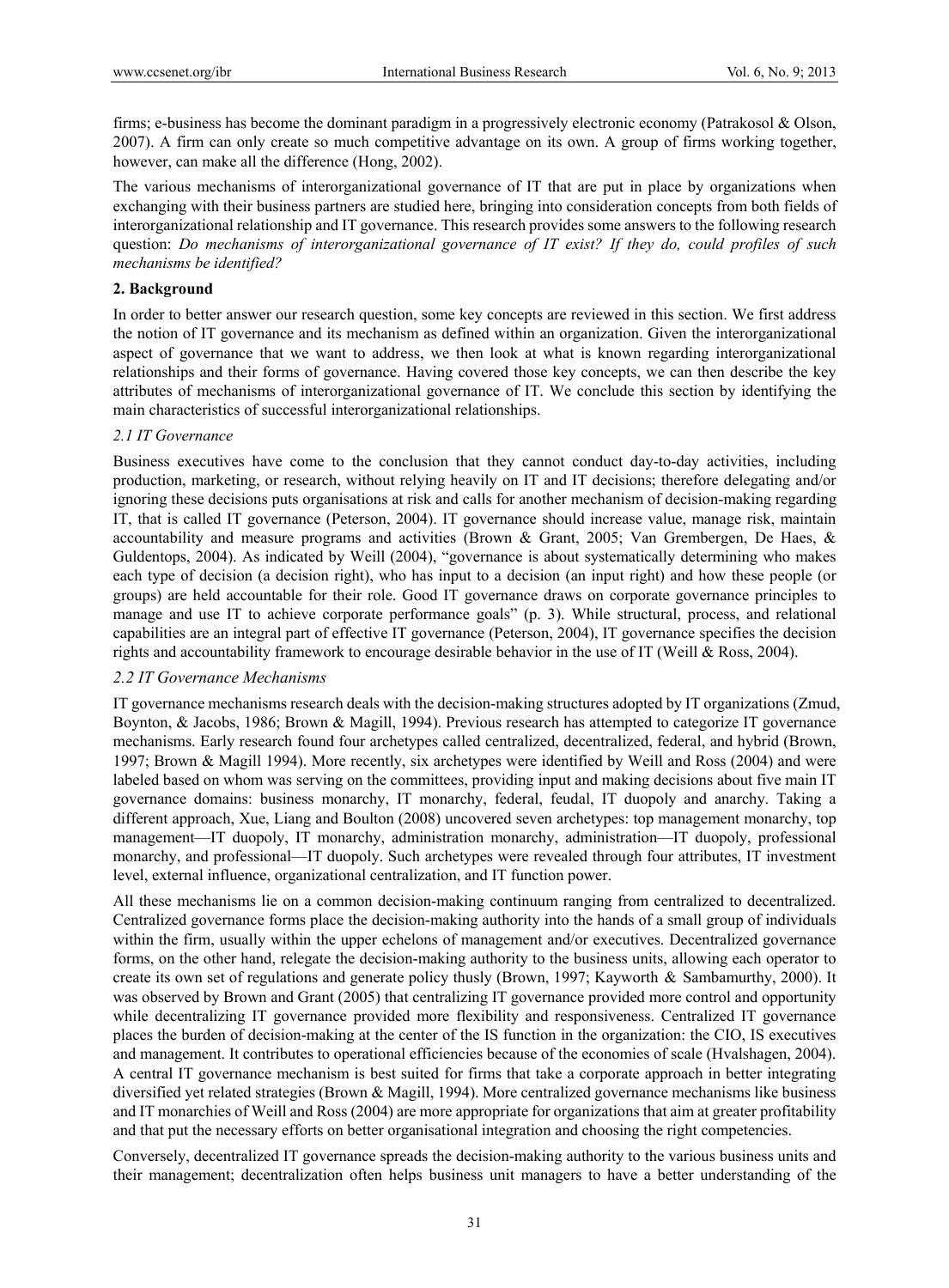contribution of IT activities to their operations (Hvalshagen, 2004; Brown, 1997; Sambamurthy & Zmud, 1999). The overall effect is a redistribution of accountability; centralized forms allow for greater control while decentralized forms offer greater flexibility. Organizations that strategically emphasize business unit innovation through a limited number of processes are better served by decentralized IT governance mechanisms like the feudal one (Weill & Ross, 2004) While centralized and decentralized mechanisms have their pros and cons, neither one can claim optimality even if they share the same continuum (Kayworth & Sambamurthy, 2000).

# *2.3 Interorganizational Relationships*

The formation of an interorganizational relationship is itself a strategic decision (Heide, 1994). There are two fundamental stances or views when it comes to interaction with other firms: competition and collaboration (Huxham & Vangen, 1996). While competition and competitive advantage are a given in modern markets, cooperation is an attitude that requires appropriate strategy in order to guarantee success.

Firms create interorganizational relationships with other firms in order to achieve goals that each firm would not easily be able to attain when acting alone (Lee & Lim, 2005). External pressures, including environmental and technological standards, as well as internal firm pressures, are moving firms to seek cooperation in areas previously unsearched (Ring & Van de Ven, 1992). As such, interorganizational relationships allow firms to combine resources and share knowledge, minimize risks, optimize asset use, increase competitive or market power, maximize their ability to offer attractive products and services, increase efficiency, to reduce costs, increase flexibility, collective lobbying and neutralizing or blocking competitors, increase sales volume, accelerate technology development, open market access, or capitalize on opportunities for organizational learning (Doz & Hamel, 1998; Barringer & Harrison, 2000; Hamel, 1991; Koh & Venkatraman, 1991; Powell, 1990; Ritter, 1999). Advantages exist, though often they are not visible and/or definable at the beginning of the relationship (Lowndes & Skelcher, 1998).

However, the decision to undertake these relationships is often based on multiple factors or contingencies; firms will often weigh the pros and cons of each relationship, and each firm will have its own ultimate deciding factors that lead it to initiate the relationship (Oliver, 1990; Lee, Miranda, & Kim, 2004; Goo et al., 2009). Firms tend to progress cautiously into relationships, sending signals as they progress, and define their evolution in stages, as step-by-step progress with the evaluation of potential partners and initial negotiations, and preliminary adaptation efforts (Larson, 1992; Dwyer, Schurr, & Oh, 1987).

Barringer and Harrison (2000) summarize that the theories of interorganizational relationships fall within a gamut between economic rationale and behavioural rationale. Transaction cost economics, resource dependency and strategic choice tend to fall under economic rationale; here, the fundamental decision element in transaction governance is "make or buy" (Lee, Miranda, & Kim, 2004). Alternately, whereas stakeholder theory, learning theory and institutional theory are founded under behavioural rationale, the decision-making is not so clear cut, and falls under contingency theory. Each of these theories has several streams of research that provide a piece of the puzzle when it comes to deciphering the why's and how's of interorganizational relationships. Overall, however, most literature is organized around the simple advantages of interorganizational relationships and how those advantages outweigh the disadvantages.

These disadvantages have also been outlined by research. Aside from the fact that a large portion of interorganizational relationships fail, or at least fail at meeting the expectations of their participants, loss of proprietary information, management complexities, financial and organizational risks, risk becoming dependent on a partner, partial loss of decision autonomy, culture clash, loss of organizational flexibility and antitrust implications are all potential worries that need to be accounted for and carefully weighed at the inception and development of any interorganizational relationship, a difficult task to manage (Barringer & Harrison, 2000). Furthermore, relationship maintenance requires careful planning of future contingencies and changing factors (Barney & Ouchi, 1986; Macaulay, 1963), as well as mechanisms that adapt to the changes in the relationship itself (Wachter & Williamson, 1978), and maintaining an interorganizational relationship requires heavy commitment from all involved (Lee & Lim, 2005). Furthermore, the formalization of commitments, in the form of contractual obligations—such as service level agreements—can cause opportunism, an "ugly" side effect of mutual dependence (Goo et al., 2009).

# *2.4 Forms of Governance Relationships*

One of the latest trends in the modern economy is the vertical disintegration of corporations. The creation of a governance framework that allows for adequate control and flexibility when dealing with this disintegration is necessary. Based on Williamson (1975), Powell (1990) describes three forms of relationship governance: market, hierarchy and network. Markets and hierarchies exist as endpoints on a linear scale: market governance seeks to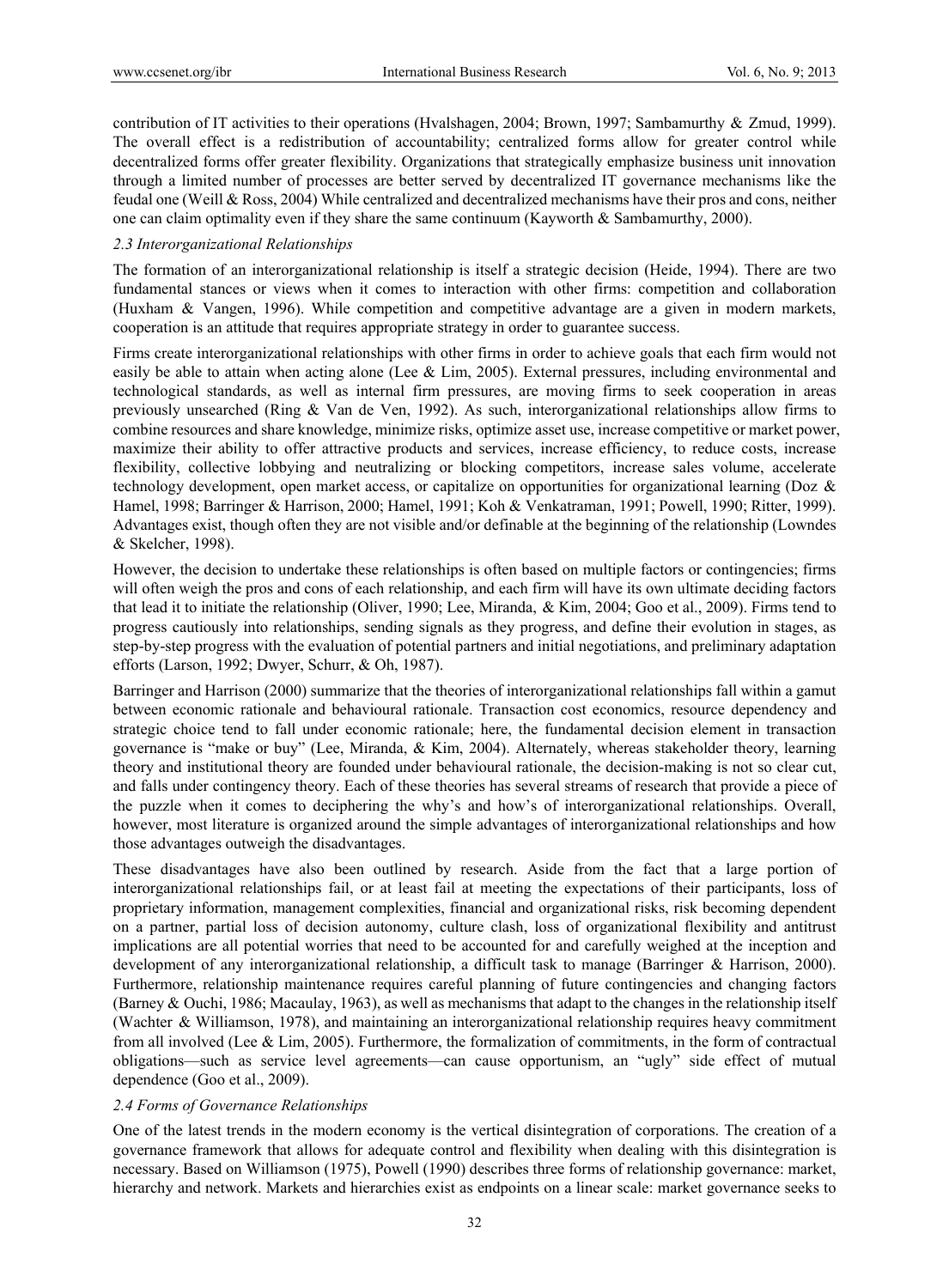enable transaction-specific straightforward business exchanges, while hierarchy governance is best suited for those uncertain repeating relationships with non-standard requirements. However, Powell argues that this paradigm exists to create indebtedness between parties. The need for relationships definitions whereby the partners act reciprocally and in an accommodating way is left untouched in this scale. This, along with economic incentives and strategic rewards as precedent (Larson, 1992), has led to new forms of network governance (Gereffi, Humphrey, & Sturgeon, 2005).

Jones, Hesterly, and Borgatti (1997) describe a network as the involvement of "select, persistent, and structured set[s] of autonomous firms (as well as non-profit agencies) engaged in creating products or services based on implicit and open-ended contracts to adapt to environmental contingencies and to coordinate and safeguard exchanges" (p. 914). Podolny and Page (1998) define networks as "as any collection of actors (N  $\geq$  2) that pursue repeated, enduring exchange relations with any one another and, at the same time, lack a legitimate organizational authority to arbitrate and resolve disputes that may arise during the exchange" (p. 59). Networks lack the bureaucratic structures often present in other formal governance paradigms (Jones et al., 1997).

The common link between these definitions is twofold: the repeated business exchanges as well as the informality of the relationship. Network forms are more social than markets or hierarchies; while not guided by formal rules, regulations or bodies, networks rely on the participants' mutual interests and respect, and are exemplified by reciprocal patterns of communication and exchange. Furthermore, social controls, including trust, mutual dependence and reputation, are inherent in the genesis of a socially-based relationship (Powell, 1990; Goo et al., 2009).

# *2.5 Attributes of Mechanisms of Interorganizational Governance of IT*

The main contribution of this research is to mix the concepts of IT governance, interorganizational relationships and network governance into a new hybrid research avenue. Research in the field of IT governance is extensive, as is research in the field of interorganizational relationships; however, not much has been done in the area of interorganizational governance of IT.

This study ascertain how organizations govern their IT practices and create IT policies during business exchanges using the foundation of constructs in Powell's network governance framework (Powell, 1990). Although IT governance has most of the time been applied from an internal perspective (Sambamurthy & Zmud, 1999), there is a need to study its interorganizational aspect. Therefore, *interorganizational governance of IT* is defined as "the authority and accountability frameworks put in place to encourage the efficient and effective use of IT when sustaining electronic exchanges among business partners" (Croteau & Bergeron, 2009, p. 3).

In order to maintain a level or manageability to the data, three attributes are used to define the profiles of interorganizational governance of IT. They are the *structure* of the governance mechanisms, the types of *participants* implied in the interorganizational relationships, and the *processes* they follow to exercise their control. Such attributes were initially proposed by Winkler (2006) as attributes of interorganizational governance and were found to be pertinent attributes for conducting research on interorganizational governance of IT (Croteau & Bergeron, 2009; Croteau & Dubsky, 2011).

*Structure* refers to the way through which tasks are distributed within an organization and the channels of connections among various organizational positions (Kumar & Van Dissel, 1996). In other words, structure determines the locus of authority for each position within an organization and hence is critical in the configuration of the organizational resources (Hall  $\&$  Saias, 1980). When applied to interorganizational governance mechanisms, structure shapes and influences the agendas between organizations by determining who has the power to act, and what resources between business partners are exploited (Winkler, 2006; Huxham & Vangen, 2000). Therefore, the structureconstruct corresponds to the ways in which interorganizational decisional work is divided among the partnering organizations by assigning specific roles to these organizations and the ways in which coordination is achieved among these roles (Kumar & van Dissel, 1996).

During interorganizational governance mechanisms, the collaborative *participants* are defined by individuals involved in the governance of IT on either side of the relationship(s), but also by people—executives, managers and other leaders—who have a stake in the success of the business relationship, both directly and indirectly (Huxham & Vangen, 2000). While there exist several combinatorial participant forms, including boards, steering committees and groups, a line is drawn that separates policy-makers from other participants. Participants are classified as belonging to one of two categories: those with executive participation and those without, as these categorical restrictions parallel the leadership roles suggested by Huxham and Vangen (2000). By assessing the participant construct, this research aims at identifying who makes decisions when it comes to IT governance from an interorganizational perspective, who is involved in the inception, creation and/or implementation of IT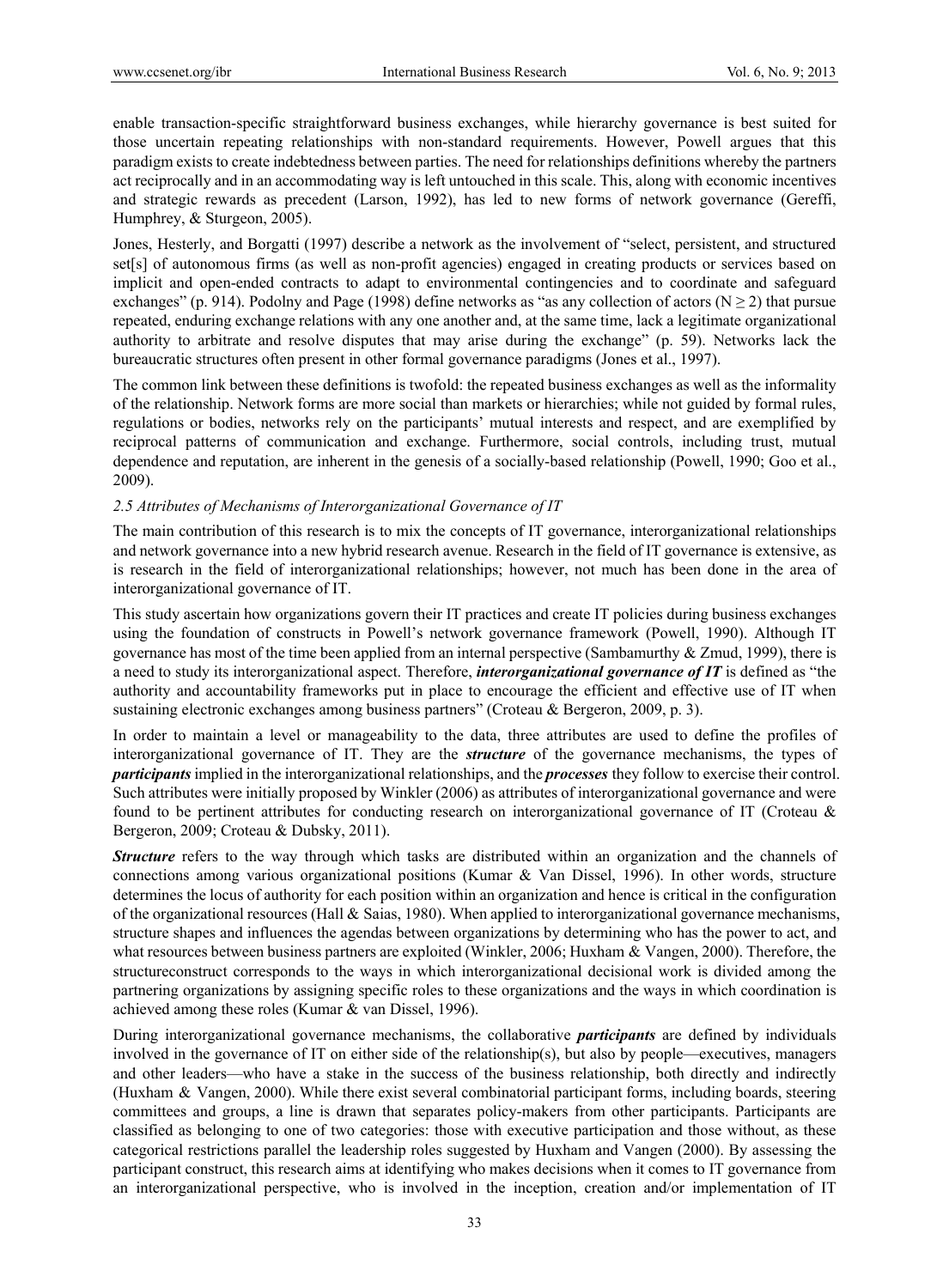governance structure during the creation of a new relationship, the processes followed to make decision, and at what level of their respective organization participants are.

*Processes* refer to "the interunit or interfirm activities that accompany exchange within the framework of the governance structure" (Zaheer & Venkatraman, 1995, p.375). These processes allow partnership members to communicate efficiently and effectively, providing appropriate resources given the structure. Processes affect participants' behaviour and therefore can be a turning point that will enhance or not the performance of organizations that are part of the network; after all, poorly designed processes can be counterproductive (Meyer, 2004). If participants invest adequately into proper decision-making processes, and not just in structures, IT value is more likely to be increased (Weill & Ross, 2005). Processes put in place in this context are defined as the formal and informal control tools by which the communication among business partners takes place to make decisions about common projects. These formal and informal instruments of control are often influenced by standards set about by the firm, industry or market. Standards related to SOX (Sarbanes-Oxley or Sarbox), COBIT (Control Objectives for Information and related Technology) or ITIL (IT Infrastructure Library) can be defined as agreed-upon specifications for a way of communicating or performing actions related to IT. The present research will attempt to identify whether a firm is using formal or informal processes and if they are standardized or not in their interorganizational dealings.

# *2.6 Success of Interorganizational Relationships*

Oliver (1990) identifies six critical contingencies for the *success* of relationships: necessity, asymmetry, reciprocity, efficiency, stability and legitimacy. These can be paralleled with Lu, Huang and Heng's (2006) characteristics of interorganizational systems versus simple information systems: cooperation, standards, third party involvement, synchronicity, the need for relationships, and openness. Competitive necessity determines the need for relationships, and contributes to successful IOS planning and implementation (Lin, 2006). Asymmetry often requires the involvement of a third party to arbitrate, as smaller organizations seek to partner with larger companies to take advantage of financial resources (Slowinski, Seelig, & Hull, 1996). Reciprocity begets cooperation, allowing all participants a web of resources between units, and thus each unit in the exchange is dependant to a certain degree on each of the other members; removing a unit will affect each other unit to varying degrees (Kumar & van Dissel, 1996).

Furthermore, the development of reciprocal relationships enables long-term collaborative development (Lowndes & Skelcher, 1998). Efficiency simply requires synchronicity; attempting to improve the use of all participants' resources requires coordination, and a lack of synchronicity simply implies a certain level of waste (Oliver, 1990). Standards are derived and adopted in order to satisfy a maximum of complexity (Gereffi et al., 2005) in the processes, satisfying a requirement of stability by attempting to minimize error (Chi & Holsapple, 2005). Finally, relationships cannot be legitimate without a certain level of openness. For our research, interorganizational relationships were considered successful when all parties could say that they have reached their goals, in a satisfying mode.

# **3. Methodology**

Grounded in the configurational theory, this research aims at validating if mechanisms of interorganizational governance of IT exist, and if possible to classify them in profiles. Therefore, a subjective approach to the validation of such mechanisms seems to be the best fit for this research (Lee, 1989). Case-based research is seen as one of the leading approaches to academic research in IT. Case studies allow for current-day data to be proliferated into academic research. Furthermore, the case-study approach allows for a flexible and dynamic form of data collection, paralleling the dynamic nature of the data itself. Lastly, case analysis allows for researchers to spawn new ideas and generate interest and questions in the research stream that were unforeseen or unknown during the research genesis (Dubé & Paré, 2003).

The following steps were undertaken when designing this research in order to create a robust exploratory case-based investigation, as per recommendations provided by Dubé & Paré (2003): a) Clear, concise and precisely defined research questions were devised from the literature in order identify profiles of interorganizational governance of IT; b) A pilot research investigation was devised and undertaken in order to reveal potential inadequacies in the identification of potential attributes; c) A multiple-case research design was effected in order to provide robust positivist data to uncover possible profiles; and d) All data collection processes were elucidated in order to provide transparency.

Thirty-two organizations were canvassed for interviews with IT managers and/or executives that might be able to provide data in order to build case studies. Of these organizations, 15 interviews were conducted across 11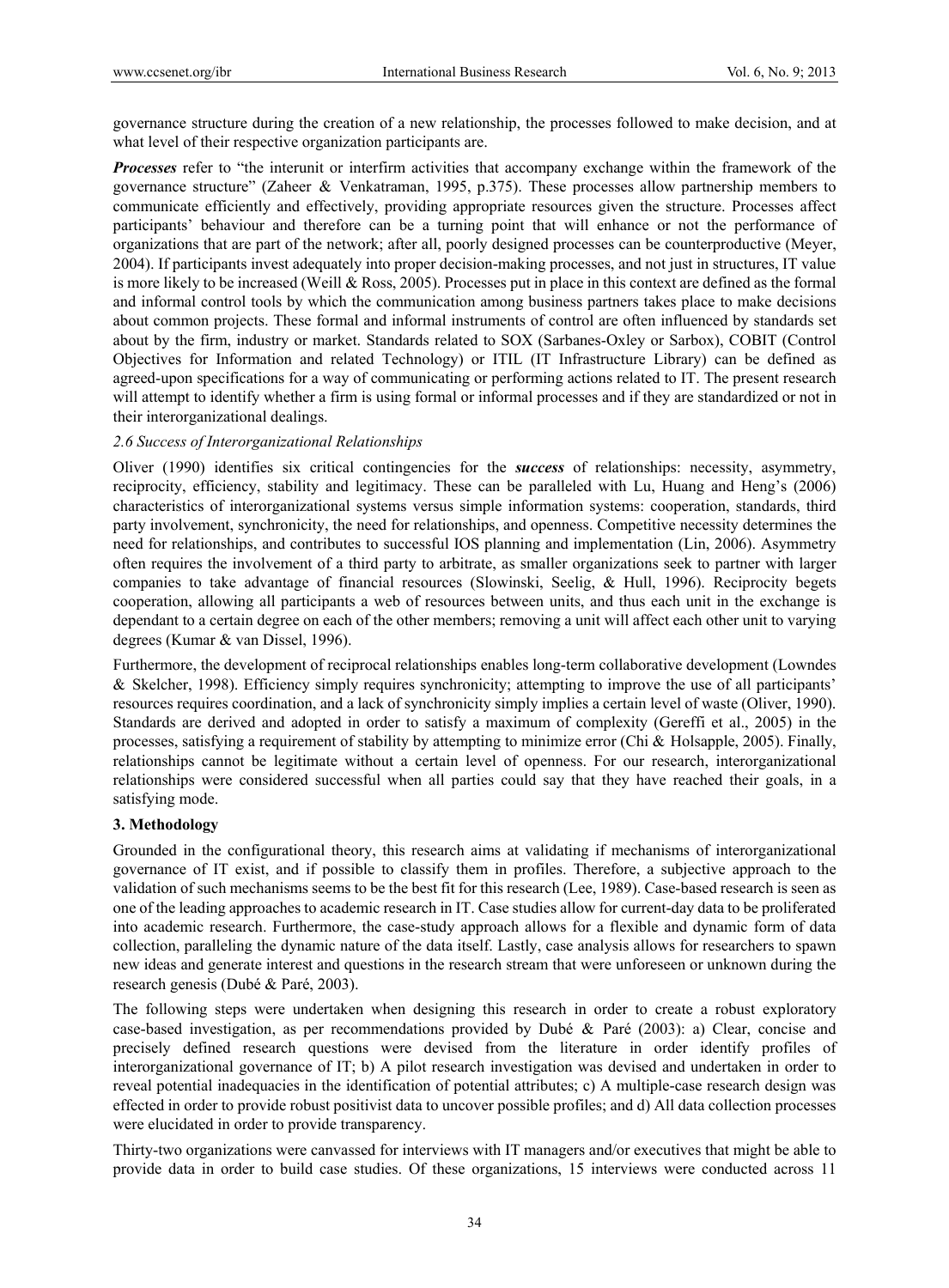organizations over a period of 6 months, sporadically given participant availabilities, in order to maximize the number of case studies and thus the rigour of this research.

Qualitative data was gathered by interviewing managers and executives from participating organizations. There were no limits placed regarding the size or market of the organization; the only requirement was that IT played a role in their day-to-day operations. Participation in the study was voluntary. Interviewees were required to: a) Be knowledgeable about the concepts of IT governance; b) Be involved with the IT governance of their organizations, c) Be involved in interorganizational dealings, and d) Be involved in the decision-making process of each of the above.

A minimum of one hour was required by the researcher for each interview, though the interview may have lasted longer depending on the nature of the conversation and the participant's available time. Participants were also informed that a second interview could be requested if clarification was required. A questionnaire was provided to each of the willing participants ahead of time via email and participants were informed that questions would be of this nature during the interview, though not necessarily following the specific questions outlined. It was deemed by the researcher that given the informal nature of the interview as well as the variability of participants' knowledge and experience, following a strict questionnaire script would limit the effectiveness of the interview. Face-to-face interviews were requested by the researcher and, failing this because of logistical or scheduling barriers, phone interviews were requested as a second option.

# **4. Uncovering Mechanisms of Interorganizational Governance of IT**

This research aimed at answering if mechanisms of interorganizational governance of IT exist; and if they, what profiles of such mechanisms could be defined. This section reports the emergent key categories of the attributes of interorganizational governance of IT. The attributes of structure, process and participants were categorized based on the observations obtained during the interview. A summary of the results is reported in Table 1. Names of the participants and the organizations have been withheld to ensure privacy and anonymity. Therefore each organization has been nicknamed according to its operations and market.

|             | Structure | Process  | Participants |             |
|-------------|-----------|----------|--------------|-------------|
| Centralized | a, F, g   |          |              |             |
| Networked   | b, C, d   |          |              |             |
| Value-chain | e         |          |              | a           |
| Inward      |           | e, F     |              | b           |
| Outward     |           | b, C, d  |              | $\mathbf C$ |
| In/Outward  |           | $\rm{a}$ |              | d           |
| Unilateral  |           |          | g            | e           |
| Bilateral   |           |          | d, e         | F           |
| Committee   |           |          | a, b, C, F   | g           |

Table 1. Case studies results

Findings uncovered three emergent interorganizational IT governance *structure* categories: centralized form, networked form and value-chain form. These three categories demonstrate a relationship closeness that defines the structure of the inter-firm governance, with the centralized form representing a highly interdependent, highly strategic venture; a value-chain form representing a loosely connected, relatively simple trade partnership; and a networked form representing an interdependent, collaborative venture.

Both the centralized form and the network form were popular governance structures. Conversely, the value-chain form was not a particularly attractive governance structure category although it could be considered strategic depending upon the viewpoint the firms attribute to their relative power (Chou, Huang, & Chen, 2012)

Three emergent interorganizational IT governance *process* were found: inward focus, representing a focus on interorganizational process formalization, outward focus, representing a focus on market process standardization, and a mix of both called in/outward focus. The process focus was evenly split between inward and outward focus. This suggests that organizations may put equal weight on both standardizing and formalizing governance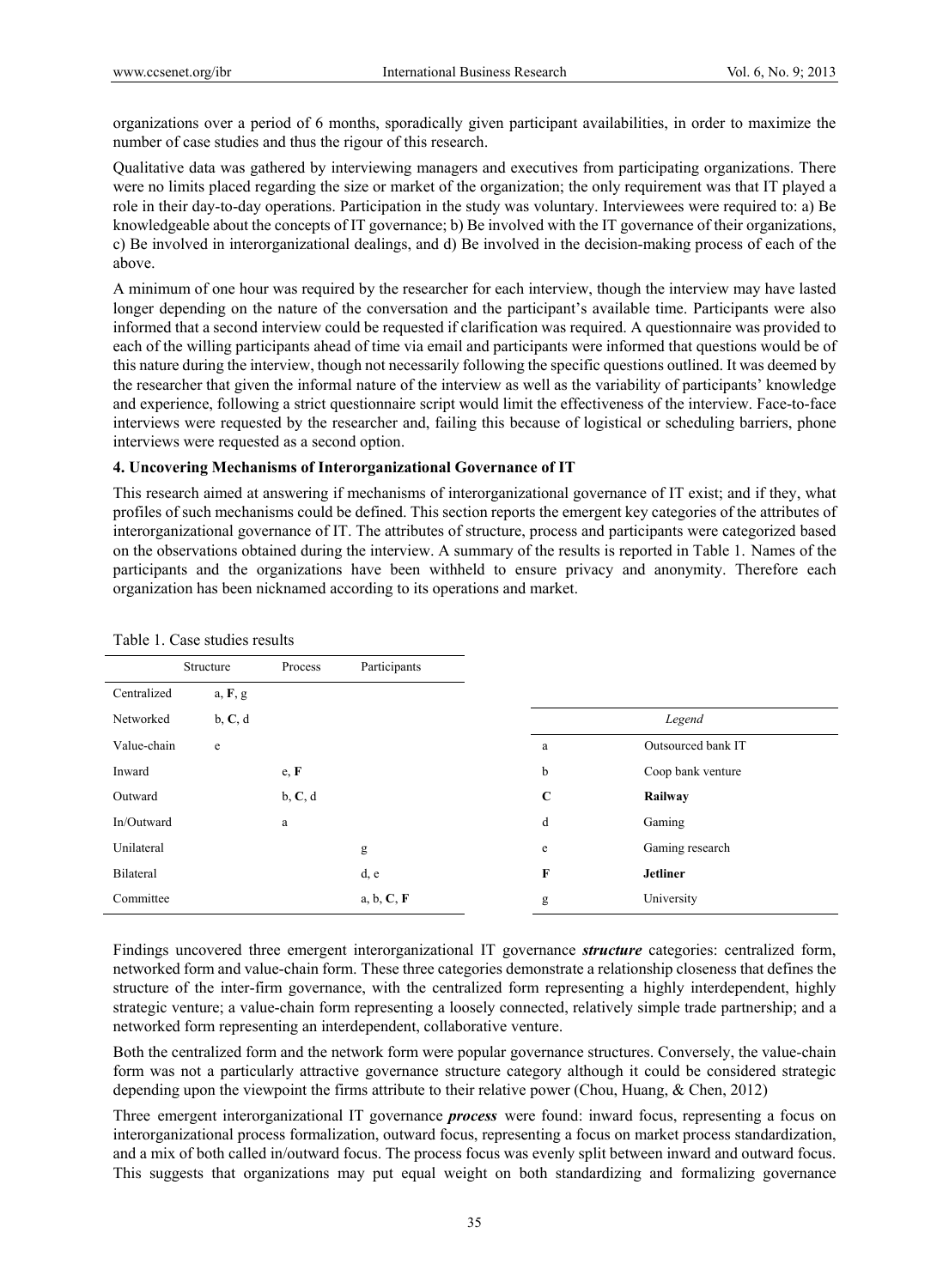processes. Furthermore, it may be that process focus may be situational; given the specific requirements of an interorganizational relationship, firms may choose to focus their interorganizational processes inwards and formalize, or they may choose to focus their interorganizational processes outwards and set/adopt standards. Only one organization had a mix of both focuses.

Three emergent interorganizational IT governance *participant* groupings were observed. The unilateral group is represented by one firm dominating participation and making unilateral decisions, often as per the recommendation of a single executive or CIO. The bilateral group is represented by the two participating firms in equal partnership, providing equal input, often at the level of paired executives being the ultimate decision-makers. Lastly, the committee group is represented by a multi-person collective, often with several representatives from multiple levels at both organizations, gathering in order to make decisions by committee.

Committee-based participant groupings were by far the most popular choice when it came to deciding where the responsibility and decision-making would lie. Committees infer both a generally decentralized approach to interorganizational governance as well as a shift away from dominance in partnerships—a level playing field between each organization. At the same time, only one relationship studied demonstrated properties of the unilateral participant grouping.

Many organizations chose to evaluate the *success* of the relationship subjectively by agglomerating affected factors such as increased efficiencies, value-adding aspects, increased competitiveness, product development ability, synergies and functional/operational requirements improvement. Therefore, it can be observed that the success of the relationship, while not strictly defined, can be derived by the operational goal of the relationship.

# **5. Case studies**

While results indicated in Table 1 demonstrate that there is no distinctly dominant pattern or configuration of constructs, two main profiles can be derived: Contractual and Consensual. *Contractual* profiles refer to the fact that organizations are involved in a legal relationship with their outsourcers (Lacity, Khan, & Willcocks, 2009) whereas the *consensual* profiles refer to a collaborative and cooperative approach (Zarvić, Stolze, Boehm, & Thomas, 2012) to resolve issues they may have with their business partners.

The following two cases illustrate those two profiles. Jetliner (contractual profile) and Rail (consensual profile) were chosen among the seven interorganizational relationships and mechanisms of IT governance studied reported above. They were chosen because of their specific characteristics that make them distinct and a fair representation of each profile.

# *5.1 Jetliner*

Jetliner is a major North American airline that outsourced its entire IT function in the mid 1990's to Sourcer. The organization subsequently back-sourced certain strategic portions ten years later, including business analysis and software development. It centralized its entire IT budget under the CIO in order to maintain a maximal level of control and ensure accountability at the highest level. Jetliner used several committees to generate all propositions and recommendations to the executive committee, including standards committees and architecture committees. All committees generated business cases and presented them for budgetary approval from the CIO. Steering committees provided all recommendations to the business.

*Structure* All of Jetliner relationships existed at the business level, and most of them were structured as sourcing relationships. As such, the business always spoke directly to the outsourcee. As Sourcer saw Jetliner as a project client, Sourcer's organizational structure was an outsourcer project model. Sourcer mimicked Jetliner IT structure. The executive relationship manager at Sourcer reported to the Jetliner CIO for all decisions, budgetary or otherwise. Independently, however, Sourcer structured its own IT governance without heeding to its various clients. For all intents and purposes, Sourcer's IT structure did not affect the IT policies of its project groups.

*Participants* For most interorganizational relationships, executive pairs met, management committees met and operations committees met at every level in order to ensure smooth processes and ensure efficient and frequent communication. Rarely, if ever, were any external participants or consultants involved in any of the interorganizational governance decision-making.

*Processes* As this relationship existed as a vertical vendor-client relationship, formal authorization was required for all operational IT changes, especially those changes that move against the standard sets set by Jetliner. Authorization could come from various administrative levels at Jetliner, but interorganizational governance processes were often dictated and designed by the executive in charge of the relationship. All of Jetliner IT operations projects and capitalized projects required that the CIO signed off and authorized their budget. Accordingly, all IT improvement projects and changes authorized by Jetliner CIO were passed through to the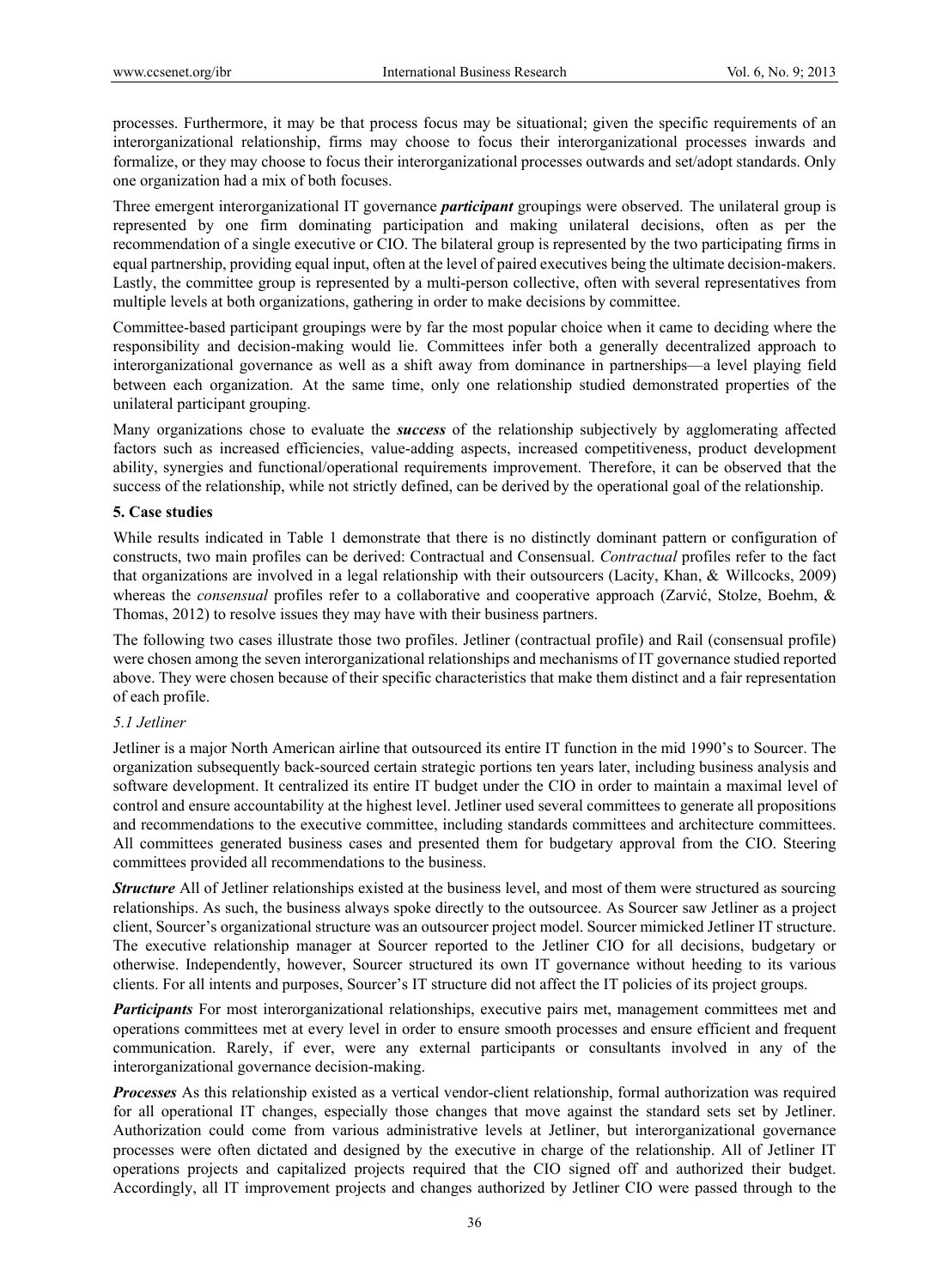relationship managing executive at Sourcer for execution. This framework for authorization ensured that accountability remained centralized for each partner. Subsequently, authorization of capital went to finance committees first, and they used the "KISS" principle (Keep It Simple, Stupid) to prioritize projects, ensuring that money was fairly allocated while minimizing potential project risk. Joint steering committees—made up of relationship management as well as internal operational consultants from both Jetliner and Sourcer—provided business recommendations to joint executive committees. This way, accountability stayed high and was not passed down the business "ladder".

**Success** Jetliner adapted its interorganizational governance of IT (IGIT) to its specificities. The choice of Sourcer was made to bring stability and efficiency. Jetliner considered its partnership as a success.

# *5.2 Analysis of Jetliner*

Although Jetliner governed its IT from an IT duopoly perspective (Weill, 2004), the interorganizational structure was centralized relative to the outsourcer. At Jetliner, the majority of the IT decision-making occurred under the CIO, though the business executives were consulted whenever the business processes would be affected. Sourcer, as it was an outsourced entity, had two layers of governance: its independent IT governance policies as well as its inherited governance policies. As such, it had to balance between these two in order to maintain effective relations with Jetliner as well as keep up its own internal standards. Sourcer made it a priority to ensure that all of its activities were in the best interest of Jetliner.

Jetliner's IT policies were all governed at the highest level under the CIO. Similarly, all of the interorganizational IT governance policies went through the CIO for approval after having been decided on by joint steering and executive committees. The centrality of this form of accountability was crucial to Jetliner and was in line with their core business values and strategies. At the same time, however, Jetliner admitted that "... sometimes, committees don't work and can be short-sighted, which make them ineffective." This is why they maintained that a central accountability figure was paramount to the success of the IT function and the success of the interorganizational relationship. Furthermore, the multi-sourced processes were seen as mature in order to "get the job done, but are not perfect, as there's still too much hand holding". Evidently, Jetliner and Sourcer had work to be done to perfect this multi-sourced relationship.

*Profile* The profile of this interorganizational governance of IT is considered *contractual* since this relationship falls under a *centralized* governance structure and locus of control, with *inward* interorganizational processes. The participants of *committees* are IT executives from both parties, with a focus on Jetliner's CIO for the majority of the decision-making, and a relationship executive manager on Sourcer's side. Jetliner considers itself successful in terms of IT interorganizational governance.

# *5.3 Rail*

A major Canadian railway company, heretofore referred to as Rail, had a long history of corporate governance redesigns. Rail evolved through multiple iterations of governance over the past 20 years stemming from an organizational overhaul that coincided with the instatement of a new CEO. Rail saw IT governance as one branch of the considerations of the organization with respect to its business. Traditionally, Rail viewed partnerships as another operations branch of the business, and thus the integrating of both activities—governance and relationship management—made up an emergent sector of development for Rail.

*Structure* Rail viewed traditional mechanisms of IT governance as taboo; as a former crown corporation, Rail's organizational culture had historically been one of negative connotation with all business activities related to bureaucracy. Rail believed that the organization required looser forms of governance, relying on the flexibility, agility and independent decision-making of its employees. As such, Rail's models of IT governance were constantly fluctuating and changing depending on several factors, including economic state, market fluctuations, intrinsic needs and extrinsic influence and technology. Recently, this form of decentralized decision-making included the IT department, whereby a network IT governance structure ensured this agility and flexibility.

*Participants* The nature of the IT governance at Rail was made possible by a CIO who participated heavily in several partnerships and associations in order to bolster Rail's competitiveness and advance business practices. Rail relied heavily on their partnerships and associations in order to advance business and increase competitiveness, both within the railway industry and across all transport industries.

Rail belonged to several industry-wide associations, with the ultimate goal of increasing the effectiveness not simply of the organization, but of the industry as a whole. These included:

• Northam, a formal organization, setup by the collective of North American rail firms in order to facilitate in cross-organizational talk about rail standards;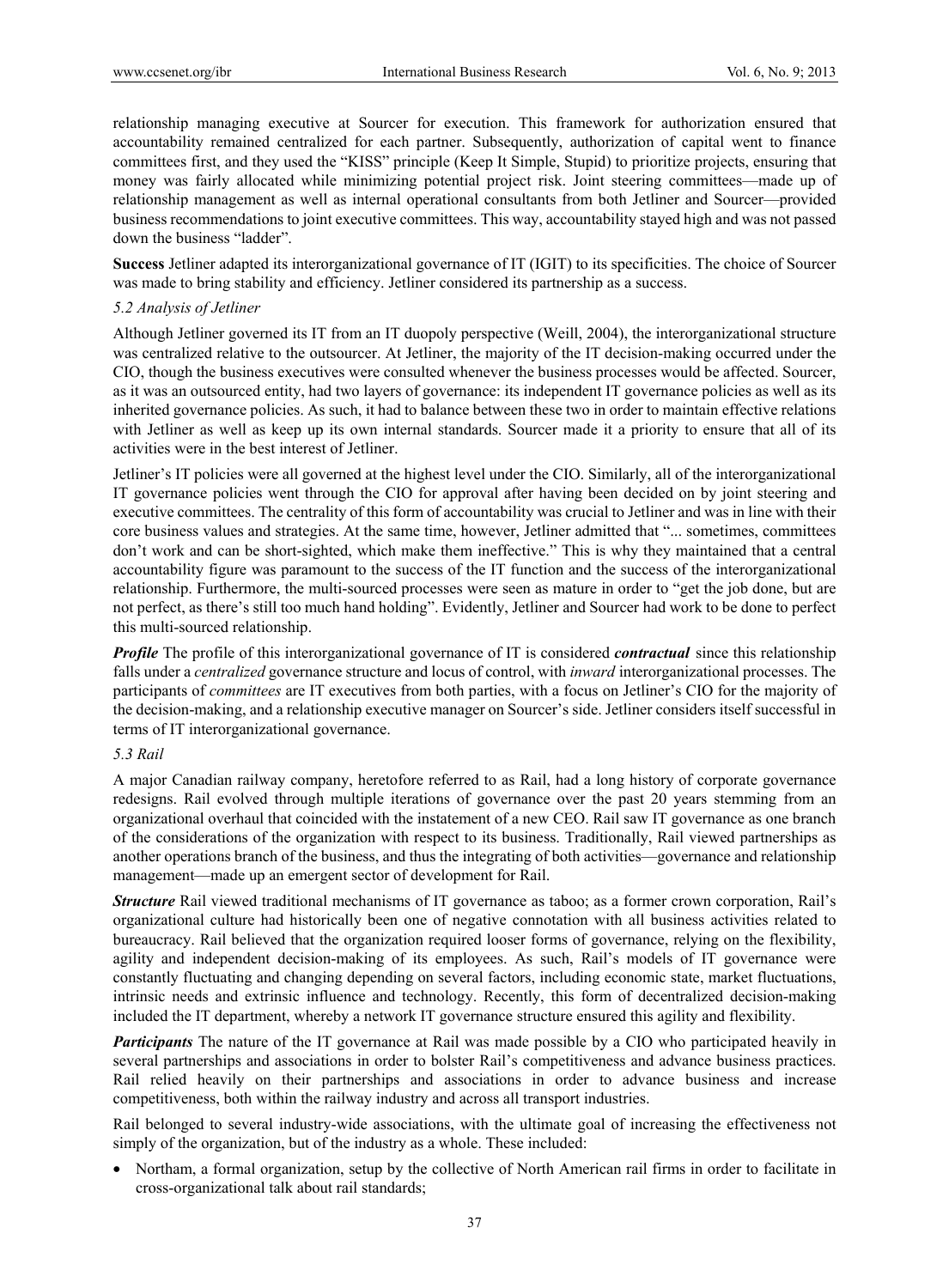- ITRail, an organization governed by CIOs of North American rail organizations in order to set standards for IT governance;
- Board, an informal national standards board that meets quarterly to influence "best practice" within the industry and to drive the genesis of standards, allowing for broader checks and balances.

Northam was exempt from anti-trust laws, and had defined standards for information exchange in order to allow for all participants to share in an industry-wide competitive advantage. However, the IT function within this association was directly involved with the business function, and thus there was no separate IT governance credo; rather, there was business governance which covered the IT function; as such, IT was one of many groups—including finance, railway operations, marketing—that participated in this cooperative venture, ensuring that there existed a centralized industry system to control common tasks, improving synchronization and allowing the various rail partners to split the costs, creating economies of scale. The CIO participated to the governing body.

ITRail acted as an industry reference and derived security policies (especially for government agencies, including those involved with homeland security), as well as helped with data interchange policies. Ultimately, there was a need for this organization, and such need was a driving force. The governments formed standards and were imposing policy. There were environmental standards such as SOX, which were required in order to be competitive and successful. ITRail existed for almost a decade and evolved very slowly, with baby steps.

Board had recommended that IT be made an equal partner at the table and that organizations allowed IT to drive processes. For Rail, the bottom-line measure of success was financial gain because it was the most fundamental strategic measure. The business was, after all, market-driven and the product/service offered by any railway organization was very simple. The CIO participated to the governing body.

*Processes* For each of the participating organizations, committees were formed with a point person/relationship manager—often a relationship executive—from each organization, including Rail, whereby discussions were held to advance all managerial decisions jointly. However, at the same time the industry has grown sufficiently as to reduce the requirement of cooperation and increase competitiveness, and so with each cooperative advance, Rail sought to increase its competitive advantage not simply over other industries, but within the industry as well.

Rail's participant involvement lied heavily on the directorship/executive slant, whereby the CIO participated in most of the informal boards and groups that the railway industry has created, and was often the representative of the IT function for Rail. As such, interorganizational IT concerns were managed from the top down during business exchanges, whereby the industrial effect of informal IT process redesign affects both Rail and its partners, given that each of Rail's industrial partners also participated in these informal executive groups.

**Success**: Rail considered its approach to interorganizational gouvernance of IT as a success. It is satisfied with the relationship with participants, and judges itself efficient in its use of IT.

# *5.4 Analysis of Rail*

Rail saw its position in the market as a cross between competitive drive and cooperative necessity; while it sought to differentiate itself from its competitors in order to capitalize on market opportunities, it was still reliant on partnerships in order to foster industry growth and competitiveness. As such, centralized governance paradigms existed, albeit with decentralized influence. Inter-industrial environmental pressures forced Rail to cooperate with its partners in order to gain market share from other logistics and transport industries, and thus network governance structures with informal influence was where Rail positioned itself strategically. Furthermore, Rail viewed strictly defined governance structures as "weighty", paralleling abundant "bureaucracy", and therefore chose to keep its governance structures fluid, especially from an interorganizational perspective. Rail was consequently classified as network.

Rail touted naturally evolved processes that were self-managed. These governance and control processes relied on the informality of relationship management from an interpersonal perspective; Rail partnership management participants, including directors and executives, viewed the interpersonal aspects of a business relationship as paramount and definitive of the relationship itself, and thus the processes should be flexible enough in order to accommodate changes and unpredicted events. Similarly, Rail's IT management processes, while not industry standard, were heavily influenced by industry, as cooperative ventures required compatible processes between organizations. While Rail could choose, if it wishes, to devise non-standard IT control processes, environmental factors were enough to persuade Rail that standard IT processes, such as electronic data interchange compatibility, were highly advantageous. Rail processes were consequently considered as outward

The relationships that Rail maintained with its partners were mediated by the industry groups, including Northam, ITRail, and Board. The partnerships were longstanding bringing about a certain level of effectiveness in informal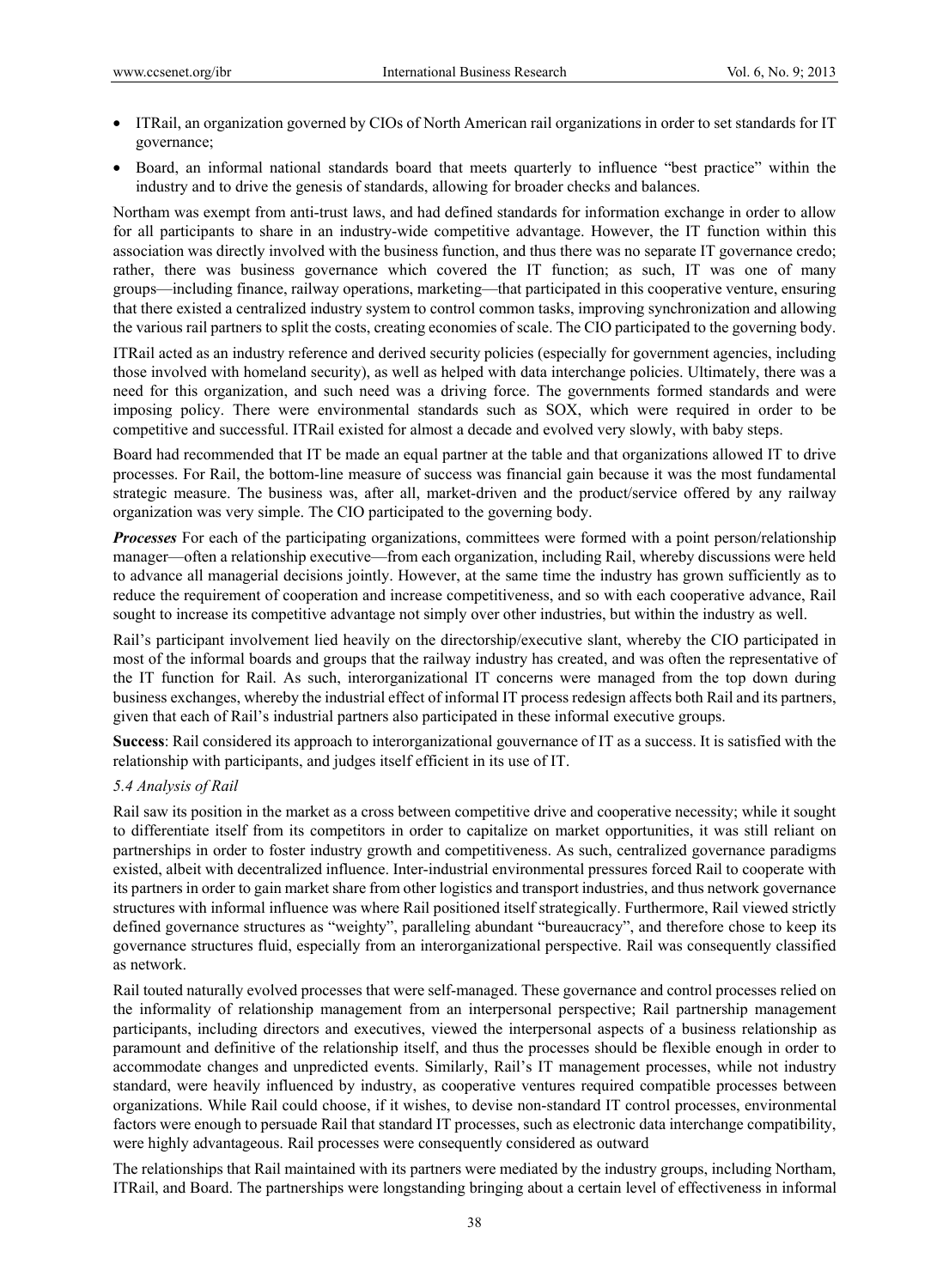cooperation and driving informal standards between participants. Rail's governance philosophy was "less is more", as a hands-off approach minimized bureaucracy and allowed the organization to remain agile. At the core of this philosophy was the idea that governance models required an owner, and that owner needed to be accountable. The approach to facilitate such exchanges was to rely on committees.

*Profile* The profile of this interorganizational governance of IT is considered *consensual*. The relationships maintained by Rail with its partners falls under a *network* IT governance structure and locus of control, with informal and non-standardized interorganizational processes. The network governance structure is heavily influenced by industrial groups, and ultimately partnerships. The processes were therefore *outward*. These industrial groups elicit informal discussion between IT executives, and improvements to the IT structures and processes are brought back to each organization on a regular basis in order to improve the efficiency of IT operations, which required a *committee*-based approach. Measures of success, in this case, are not formalized nor are they measured; rather, stories of success are conveyed to the industrial partnership groups, and then conclusions are drawn collectively, and disseminated to each organization through its participating executive, namely the CIO. Rail considers itself successful in terms of interorganizational governance of IT.

# **6. Discussion**

At Jetliner, there exists a formal structure of decision-making and reporting. Based on the principle that a formal authorization is required for any IT change, a whole decision-making *contractual* approach has been put in place. First, peer committees exist at three levels: operational, managerial and executive. Each committee makes decision at his level, and the decision is passed on to a higher committee if needed. Second, at the managerial level, joint functional steering committees (such as finance) make business recommendations to a joint executive committee. Finally, all changes need to be approved by the Jetliner CIO before to be implemented. The purpose of the decision-making structure is to hold specific participants accountable for decisions and results. This formal structure that allows each participant to be accountable for their decisions is tightly knit with the IT governance outsourced mode. Authority and accountability have long been identified as key to IT decision-making relative to budget (Bergeron, 1986). This case study suggests that this also applies to IT governance.

The contractual profile fits well to Jetliner since its relationship with participants is contract-based. Although Jetliner is in an interorganizational governance situation, it matches pretty well the definition of contractual governance attributed by Lacity's et al. (2009) in IT outsourcing contexts. Thus, the contractual profile label is used to describe the situation.

Rail has a much more informal structure than Jetliner relative to IT governance. The role of Rail's participants is one of collaboration with its partners. As such it tries to avoid any bureaucratic processes among firms. Thus, company relationship executives meet to address any organizational problems, or situations, including IT, but not specific to IT. At Rail, the directorship relies on the CIO to address specific IT situations. The CIO participates to informal industry boards, and it is by communicating and collaborating with industry representatives that issues are addressed. The networked mode does not give Rail much power. Since participants have no line of authority over their industry partners, the approach is more informative than directive. It is through a *consensual* approach with soft negotiation and mutual understanding that participants play their role. In this case of networked mechanism, the interorganizational governance of IT is a fragile equilibrium among the executive network partners.

The consensual profile is representative of the Rail situation to the extent that Rail lives in an interorganizational governance of IT where structure, process and participants evolve in a context where culture, beliefs and values are those of collaboration and cooperation. The consensual profile of interorganizational governance of IT goes beyond the relational mode of IT governance developed for outsourcing contexts (Lacity et al., 2009; Fischer, Huber, & Dibbern, 2011; Leimeister, Yetton, Wüllenweber, & Krcmar, 2010; Poppo & Zenger, 2002). At Rail, the interorganizational context is not based on a contract, but rather on a different state of mind which is the search of a consensus beneficial to all concerned parties. The consensual profile label seems more appropriate to this situation.

As summarized in Table 2, Jetliner has a centralized interorganizational IT structure while the Rail interorganizational structure is more characterized by its network. Both companies work with committees although Jetliner's committees exist at three hierarchical levels whereas Rail's committees are built around market representatives where each partner company is conveyed. At Jetliner, the interorganizational IT process is oriented "inward", meaning that the ultimate decision-maker is Jetliner and it is the one who decides of the managerial and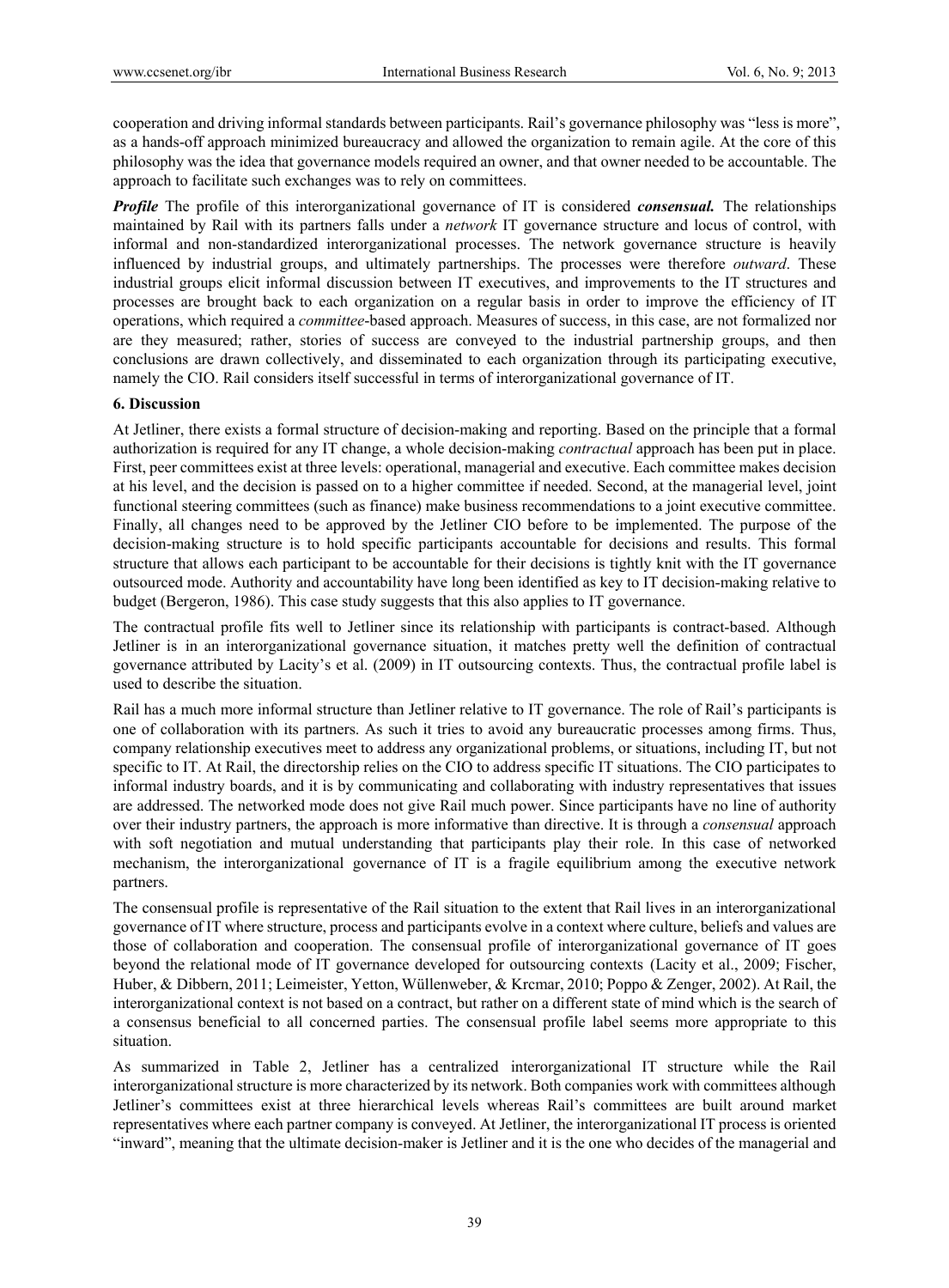|          | Interorganizational IT Structure | Interorganizational IT<br>Participants | Interorganizational IT Process | Result         | Profile           |
|----------|----------------------------------|----------------------------------------|--------------------------------|----------------|-------------------|
| Jetliner | Centralized                      | Committee                              | Inward                         | <b>Success</b> | Contractual       |
| Rail     | Network                          | Committee                              | Outward                        | <b>Success</b> | <b>Consensual</b> |

#### Table 2. Summary of observations for jetliner and rail

control processes. Rail has adopted an "outward" interorganizational IT process, seeking advice and collaboration among its business partners. Overall, the type of interorganizational mechanisms used by Jetliner is contractual, while Rail's one is consensual. Despite the pronounced differences among these two cases representing two different gestalts, both companies consider their interorganizational IT governance model as a success.

#### **7. Conclusion**

Developing profiles of mechanisms for interorganizational governance of IT is a challenging endeavour. The two cases presented above allowed the discovery that mechanisms of interorganizational governance of IT exist and take specific forms in order to successfully support IT collaboration between business partners. Our results were extracted from a larger sample of organizations and were chosen because of their distinctive particularities. Two profiles were uncovered and labeled respectively Contractual and Consensual. The interorganizational mechanisms characterizing the contractual profile are a centralized IT structure, acommittee-baseddecision-making, and an inward IT process. The interorganizational mechanisms characterizing the consensual profile are a network IT structure, a committee-based decision-makingand an outward IT process. Both profiles constitute viable working alternatives since each of them led to success in two different organizational settings. Because of the usual limitations associated with this methodological approach, other profiles might be obtained when other company cases will be analyzed. In future research, it will be interesting to look at the interorganizational governance of IT in other industries like governments since these public institutions might share many similarities with private organizations. Results might also vary among different cultures and organization size. Based on these findings, there is a clear indication that profile-based interorganizational governance of IT should be foremost in the strategic planning of organizations that wish to foster growth and success while maintaining value with their IT investments.

#### **References**

Barney, J. B., & Ouchi, W. G. (1986). *Organizational Economics* (pp. 495). San Francisco, CA: Jossey-Bass.

- Barringer, B. R., & Harrison, J. S. (2000). Walking a tightrope: Creating value through interorganizational relationships. *Journal of Management, 26*(3), 367–403. http://dx.doi.org/10.1177/014920630002600302
- Bergeron, F. (1986). Factors influencing the use of DP chargeback information. *MIS Quarterly, 10*(3), 225–238. http://dx.doi.org/10.2307/249255
- Brown, A. E., & Grant, G. G. (2005). Framing the frameworks: A review of IT governance research. *Communications of the Association for Information Systems, 15*, 696–712.
- Brown, C. V. (1997). Examining the emergence of hybrid IS governance solutions: Evidence from a single case site. *Information Systems Research, 8*(1), 69–95. http://dx.doi.org/10.1287/isre.8.1.69
- Brown, C. V., & Magill, S. L. (1994). Alignment of the IS functions with the enterprise: Toward a model of antecedents. *MIS Quarterly, 18*(4), 371–403. http://dx.doi.org/10.2307/249521
- Chi, L., & Holsapple, C. W. (2005). Understanding computer–mediated interorganizational collaboration: A model and framework. *Journal of Knowledge Management, 9*(1), 53–75. http://dx.doi.org/10.1108/13673270510582965
- Chou, F. C., Huang, H. L., & Chen, U. Y. (2012). The Holistic relationship between supply chain integration and governance forms. In V. Kkachitvichyanukul, H. T. Luong & R. Pitakoso (Eds.), *Proceedings of the 13th Asia Pacific Industrial Engineering & Management Systems Conference*, 1829–1835. Phuket, Thailand.
- Croteau, A. M., & Bergeron, F. (2009). Interorganizational governance of information technology. *Proceedings of the 42nd Hawaii International Conference on System Sciences*, Big Island, United States.
- Croteau, A. M., & Dubsky, J. (2011). Uncovering modes of interorganizational governance of IT. *Proceedings of the 44th Hawaii International Conference on System Sciences*, Kauai, United States.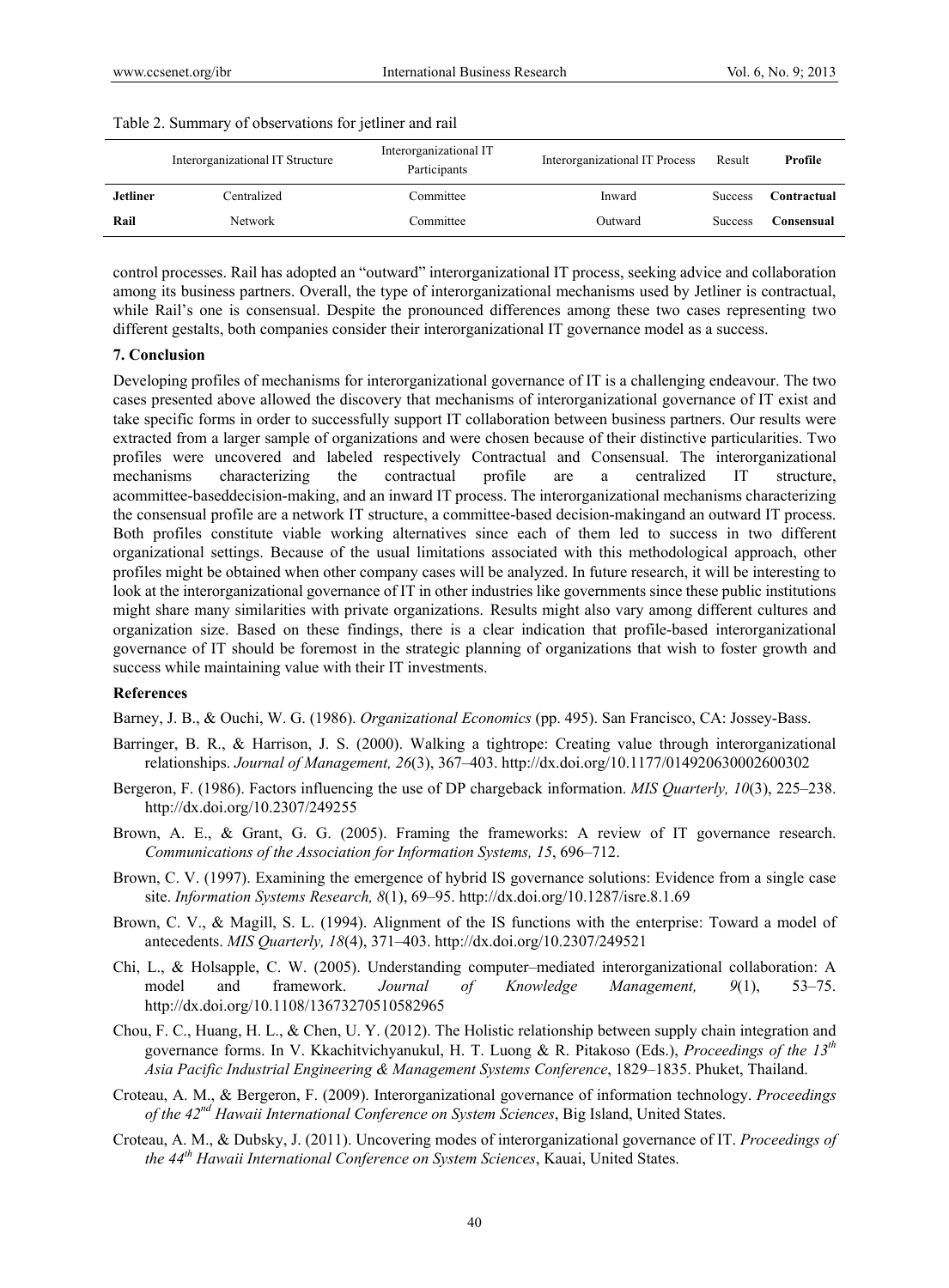- De Haes, S., & Van Grembergen, W. (2009). Exploring the relationship between IT governance practices and business/IT alignment through extreme case analysis in Belgian mid-to-large size financial enterprises. *Journal of Enterprise Information Management, 22*(5), 615–637. http://dx.doi.org/10.1108/17410390910993563
- Doz, Y. L., & Hamel, G. (1998). *Alliance advantage*. Boston, MA: Harvard Business School Press.
- Dubé, L., & Paré, G. (2003). Rigor in information systems positivist case research: Current practices, trends, and recommendations. *MIS Quarterly, 27*(4), 597–636.
- Dwyer, F. R., Schurr, P. H., & Oh, S. (1987). Developing buyer—seller relationships. *Journal of Marketing, 51*, 11–27. http://dx.doi.org/10.2307/1251126
- Fischer, T. A., Huber, T. L., & Dibbern, J. (2011).Contractual and relational governance as substitutes and complements—explaining the development of different relationships. *Proceedings of the 19th European Conference on Information Systems*, 799–810, Helsinki, Finland.
- Gereffi, G., Humphrey, J., & Sturgeon, T. (2005). The governance of global valuechains. *Review of International Political Economy, 12*(1), 78–104. http://dx.doi.org/10.1080/09692290500049805
- Goo, J., Kishore, R., & Rao, H. R. (2009). The role of service level agreements in relational management of information technology outsourcing: An empirical study. *MIS Quarterly, 33*(1), 119–145.
- Hall, D. J., & Saias, M. A. (1980). Strategy follows structures! *Strategic Management Journal, 1*, 149–163. http://dx.doi.org/10.1002/smj.4250010205
- Hamel, G. (1991). Competition for competence and inter-partner learning within international strategic alliances. *Strategic Management Journal, 12*, 83–103. http://dx.doi.org/10.1002/smj.4250120908
- Heide, J. B. (1994). Interorganizational governance in marketing channels. *Journal of Marketing, 58*, 71–85. http://dx.doi.org/10.2307/1252252
- Hong, I. B. (2002). A new framework for interorganizational systems based on the linkage of participants' roles. *Information & Management, 39*, 261–270. http://dx.doi.org/10.1016/S0378-7206(01)00095-7
- Huxham, C., & Vangen, S. (2000). Leadership in the shaping and implementation of collaboration agendas: How things happen in a (not quite) joined-up world. *The Academy of Management Journal, 43*(6), 1159–1175. http://dx.doi.org/10.2307/1556343
- Hvalshagen, M. (2004). Transforming the IT organization for the state of Virginia. *Information Systems Management, 21*(4), 52–61. http://dx.doi.org/10.1201/1078/44705.21.4.20040901/84188.7
- IT Governance Institute. (2005). Best practices. Retrieved from http://www.itgi.org/template\_ITGI.cfm?Section=Best\_PracticesandTemplate=/TaggedPage/TaggedPageDis play.cfmandTPLID=44andContentID=6574
- Jones, C., Hesterly, W. S., & Borgatti, S. P. (1997). A general theory of network governance: exchange conditions and social mechanisms. *Academy of Management Review, 22*(4), 911–945.
- Kayworth, T., & Sambamurthy, V. (2000). Managing the information technology infrastructure. *Baylor Business Review, 18*(1), 13–14.
- Koh, J., & Venkatraman, N. (1991). Joint venture formations and stock market reactions: An assessment in the information technology sector. *Academy of Management Journal, 34*, 869–892. http://dx.doi.org/10.2307/256393
- Kumar, K., & van Dissel, H. G. (1996). Sustainable collaboration: Managing conflict and cooperation in interorganizational systems. *MIS Quarterly, 20*(3), 279–300. http://dx.doi.org/10.2307/249657
- Lacity, M., Khan, S., & Willcocks, L. P. (2009). A review of the IT outsourcing literature: Insights for practice. *Journal of Strategic Information Systems, 18*(3), 130–146. http://dx.doi.org/10.1016/j.jsis.2009.06.002
- Larson, A. (1992). Network dyads in entrepreneurial settings: A study of the governance of exchange relationships. *Administrative Science Quarterly, 37*, 76–104. http://dx.doi.org/10.2307/2393534
- Lee, A. S. (1989). A scientific methodology for MIS case studies. *MIS Quarterly, 13*(1), 33–50. http://dx.doi.org/10.2307/248698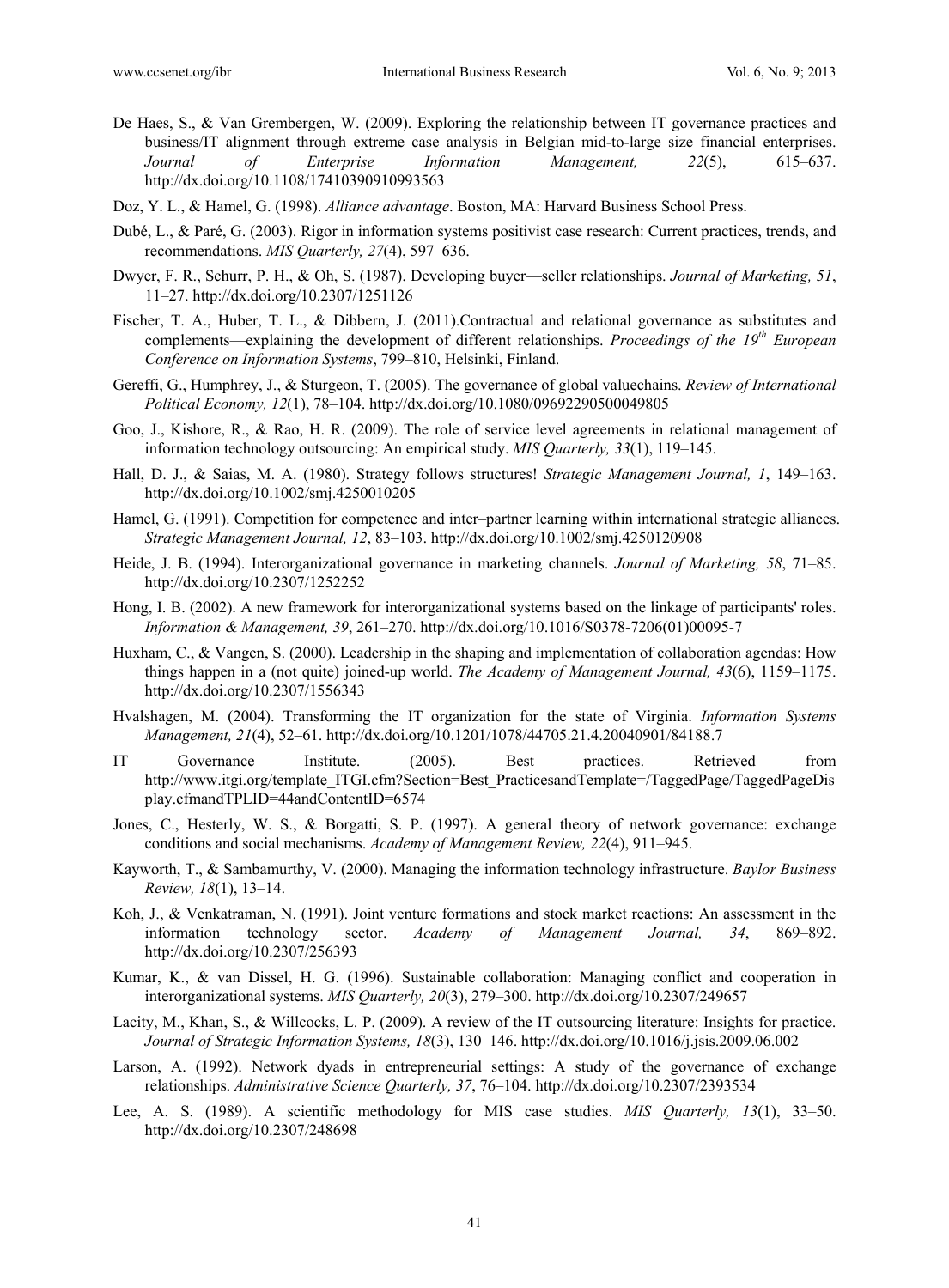- Lee, J. N., Miranda, S. M., & Kim, Y. M. (2004). IT outsourcing strategies: Universalistic, contingency, and configurational explanations of success. *Information Systems Research, 15*, 110–131. http://dx.doi.org/10.1287/isre.1040.0013
- Lee, S., & Lim, G. G. (2005). The impact of partnership attributes on EDI implementation success. *Information & Management, 42*, 503–516.
- Leimeister, S., Yetton, P., Wüllenweber, K., & Krcmar, H. (2010). Relational governance mediates the effect of formal contracts on BPO performance. *Proceedings of the 18th European Conference on Information Systems*, 1755–1768, Pretoria, South Africa.
- Lin, H. F. (2006). Interorganizational and organizational determinants of planning effectiveness for Internet–based interorganizational systems. *Information & Management, 43*, 423–433. http://dx.doi.org/10.1016/j.im.2005.10.004
- Lowndes, V., & Skelcher, C. (1998). The dynamics of multi-organizational partnerships: An analysis of changing modes of governance. *Public Administration, 76*, 313–333 http://dx.doi.org/10.1111/1467-9299.00103
- Lu, X. H., Huang, L. H., & Heng, M. S. (2006). Critical success factors of inter-organizational information systems—A case study of Cisco and Xiao Tong in China. *Information & Management, 43*, 395–408. http://dx.doi.org/10.1016/j.im.2005.06.007
- Macaulay, S. (1963). Non-contractual relations in business: A preliminary study. *American Sociological Review, 28*(1), 55–67. http://dx.doi.org/10.2307/2090458
- Meyer, N. D. (2004). Systemic IS governance: An introduction. *Information Systems Management, 21*(4), 23–34. http://dx.doi.org/10.1201/1078/44705.21.4.20040901/84184.3
- Oliver, C. (1990). Determinants of interorganizational relationships: Integration and future directions. *Academy of Management Review, 15*(2), 241–265.
- Patrakosol, B., & Olson, D. L. (2007). How interfirm collaboration benefits IT innovation. *Information & Management, 44*, 53–62. http://dx.doi.org/10.1016/j.im.2006.10.003
- Peterson, R. (2004). Crafting information technology governance. *Information Systems Management, 21*(4), 7–22. http://dx.doi.org/10.1201/1078/44705.21.4.20040901/84183.2
- Podolny, J. M., & Page, K. L. (1998). Network forms of organization. *Annual Review of Sociology, 24*, 57–76. http://dx.doi.org/10.1146/annurev.soc.24.1.57
- Poppo, L. & Zenger, T. (2002). Do formal contracts and relational governance function as substitutes or complements? *Strategic Management Journal, 23*, 707–725. http://dx.doi.org/10.1002/smj.249
- Powell, W. W. (1990). Neither market nor hierarchy: Network forms of organization. *Research in Organizational Behavior, 12*, 295–336.
- Ring, P. S., & van de Ven, A. H. (1992). Structuring cooperative relationships between organizations. *Strategic Management Journal, 13*, 483–498. http://dx.doi.org/10.1002/smj.4250130702
- Ritter, T. (1999). The networking company. *Industrial Marketing Management, 28*, 467–479. http://dx.doi.org/10.1016/S0019-8501(99)00075-9
- Sambamurthy, V., & Zmud, R. W. (1999). Arrangements for information technology governance: A theory of multiple contingencies. *MIS Quarterly, 23*(2), 261–290. http://dx.doi.org/10.2307/249754
- Slowinski, G., Seelig, G., & Hull, F. (1996). Managing Technology—Based Strategic Alliances between Large and Small Firms. *SAM Advanced Management Journal, 61*, 42–47.
- Van Grembergen, W., De Haes, S., & Guldentops, E. (2004). Structures, processes and relational mechanisms for IT governance. *Strategies for Information Technology Governance* (pp. 14–36). Hershey, PA: Idea Group.
- Wachter, M. L., & Williamson, O. E. (1978). Obligational markets and the mechanics of inflation. *The Bell Journal of Economics, 9*(2), 549–571. http://dx.doi.org/10.2307/3003598
- Weill, P. (2004). Don't just lead, govern: How top-performing firms govern IT. *MIS Quarterly Executive, 3*(1), 1–17.